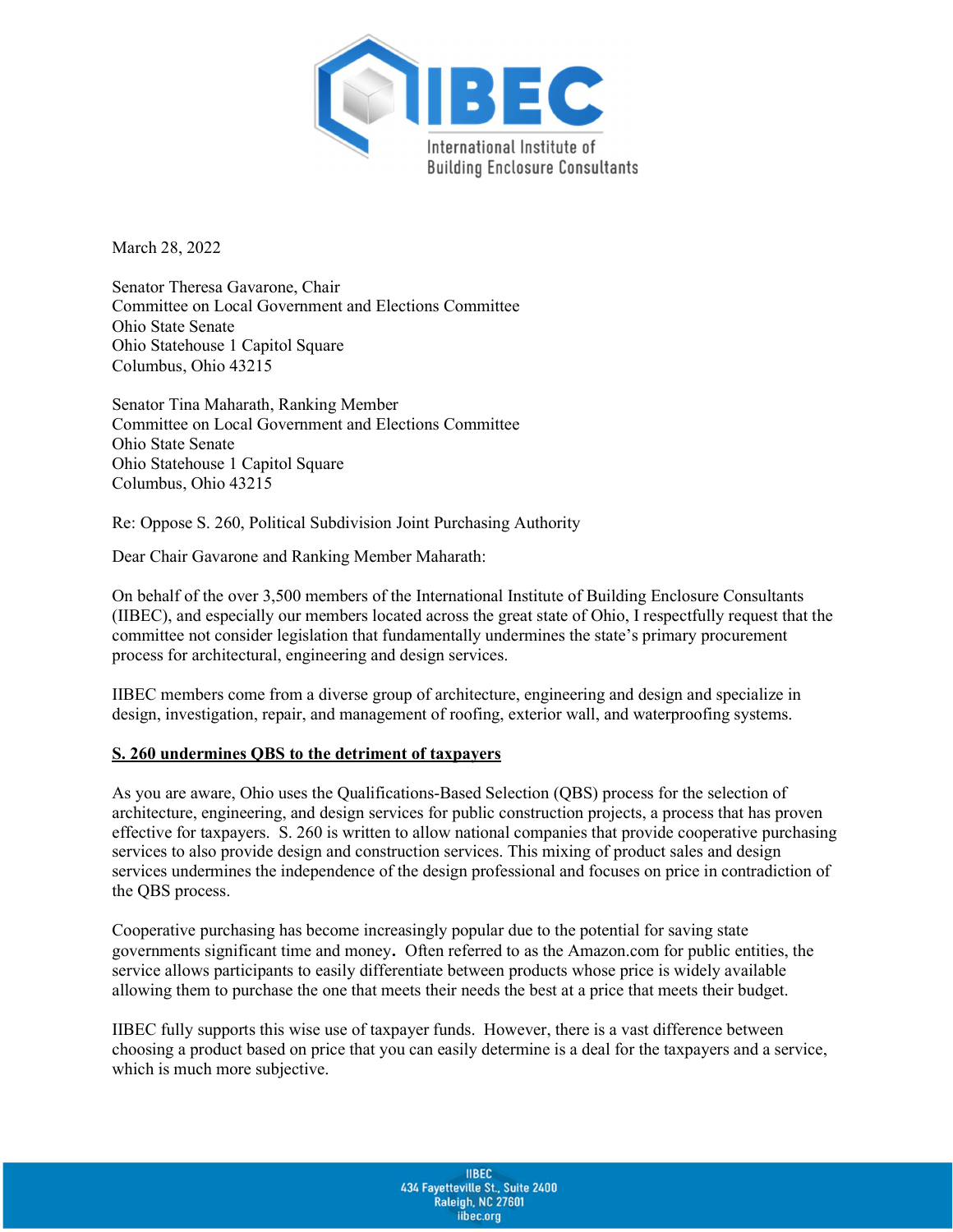History has proven that when price is the primary determinant for construction services, corners may be cut, and public safety is put at risk. The downsides have been recognized for over a century. As a matter of fact, as far back as 1862, the Attorney General, when ruling on a case observed:

Although this policy (price competition) is certainly desirable in all cases, there are yet some to which it cannot well be applied. Such are contracts for services which require special skill and experience... In all contracts for services which presuppose trained skill and experience, the public officer who employs the service must be allowed to exercise a judicious discrimination, and to select such as, in his judgment, possesses the required qualifications.<sup>1</sup>

For decades QBS has proven that contract negotiations that start with qualifications and experience have resulted in better more cost-effective construction projects. When it comes to the design of buildings, roads, bridges, or water systems, the citizens of Ohio are best served by the qualified professionals - not the lowest bidder.

For the record, the U.S. Federal Government has used QBS since 1972 (Brooks Act – Public Law 92-582) as incorporated into Federal Acquisition Regulation (FAR) Subpart 36.6 - Architect-Engineer Services. This process has been so successful at the federal level that it is recommended by the American Bar Association in its model procurement code for state and local government. Since then, 46 states and many more local governments have incorporated the principles of QBS into their own state procurement processes. QBS has proven to be more efficient and less costly than the use of price-based selection criteria. Note: the ABA also supports cooperative purchasing for commodities.

## QBS Background

QBS is a proven step-by-step process that facilitates the owner's selection of a design professional firm on the basis of qualifications and competence in relation to the scope of the project and facilitates the development of an appropriate scope of work for a specific project. The process is straightforward and easy to implement. It is objective and fair. It can be well documented, and it is open to public scrutiny.<sup>2</sup>

QBS allows procurement officials to exercise greater latitude in selecting design professionals like building enclosure consultants (BEC), by recognizing both objective and subjective criteria such as innovation, unique design approaches, sustainable design, and in identifying the best match for a project's size, scope, location, and regulatory requirements.

Sadly, the siren song of "faster and cheaper" often leads people to think that starting with price will result in a better product. Former U.S. Senate Public Works Committee Chairman, Senator Jennings Randolph, said it best on the floor of the Senate when the federal A/E selection law was passed. He said:

"Ask 10 firms to bid ... and many agencies will take the easy way out and select the low bidder. Under such circumstances, we may end up with a technically capable architect or engineer, but one who, for lack of experience or because of a desire to stay within his bid reduces the time spent on field surveys or in the preparation of detailed drawings, or in providing inspection services. As a result, the government may have saved itself a half of

 $<sup>1</sup>$  Ibid, page 1.</sup>

<sup>&</sup>lt;sup>2</sup> Qualifications-Based Selection: A Guide Including Model Local Government Policy and Procedures for Selecting Architects, Engineers and Land Surveyors, July 2000. http://docs.acec.org/pub/9E675727-0EEE-1DC9-3B51- 2A94F3CFDF3B